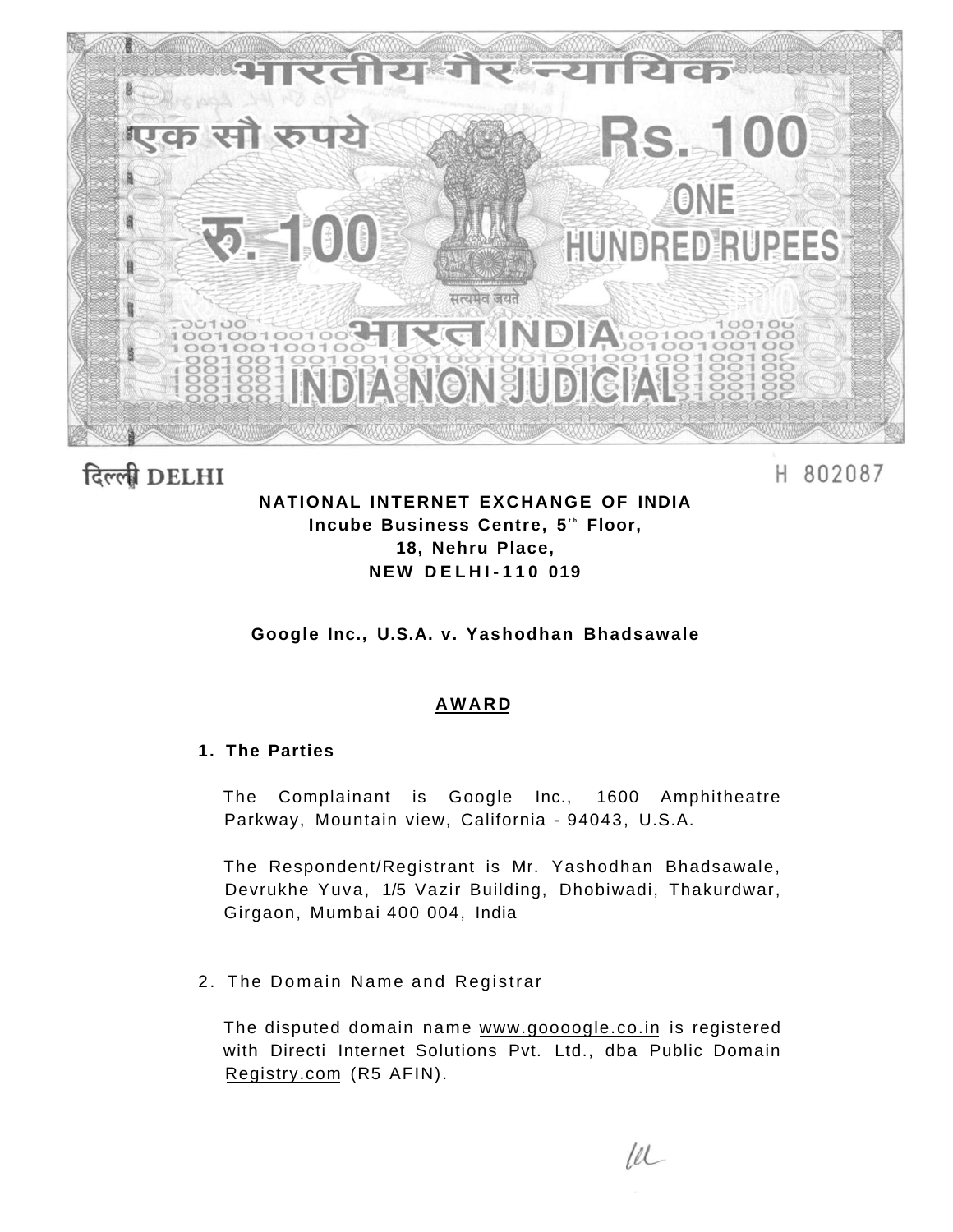- (a) The Complaint dated  $14<sup>th</sup>$  October 2009 was filed by the Complainant with the National Internet Exchange of India along with the Registrar verification. The print out of the said Registrar verification (WHOIS Report) is attached with the Complaint as Annexure B. It is confirmed by the said WHOIS Report that the Respondent is listed as the registrant of the disputed domain name and the contact details for the administrative, billing and technical contact for the disputed domain name are that of the Respondent. At the time of registering the domain name, the Respondent has signed an agreement with the Registrar containing an arbitration clause for the resolution of domain name dispute through arbitration. The Exchange verified that the Complaint satisfied the formal requirements of the .IN Domain Name Dispute Resolution Policy (INDRP) (the "Policy") and the Rules framed thereunder.
- (b) In accordance with the Rules, on  $3<sup>rd</sup>$  November 2009 the Sole Arbitrator formally notified the Respondent of the Complaint. The Respondent was required to submit his defence within 15 days from the date of receipt of the letter, that is, by 25 $^{\circ}$  November 2009 (taking 6 days in the transit of the communication). The Respondent was informed that if his response was not received by that date, he would be considered in default and the matter will proceed ex-parte. Not only the Respondent did not submit any response, the postal authorities returned the notification letter as unserved.
- (c) The National Internet Exchange of India appointed Dr. V. K. Agarwal, Advocate and Solicitor, former Law Secretary to the Government of India, M - 104, Dharma Apartments, 2, I.P. Extension, Patparganj, Delhi 110 092 as the Sole Arbitrator to decide the domain name dispute. The Arbitrator finds that he was properly appointed. The Arbitrator has submitted the Statement of Acceptance and Declaration of Impartiality and Independence as required by the Exchange.

### **4. Factual Background**

From the complaint and the various annexure to it, the Arbitrator has found the following facts: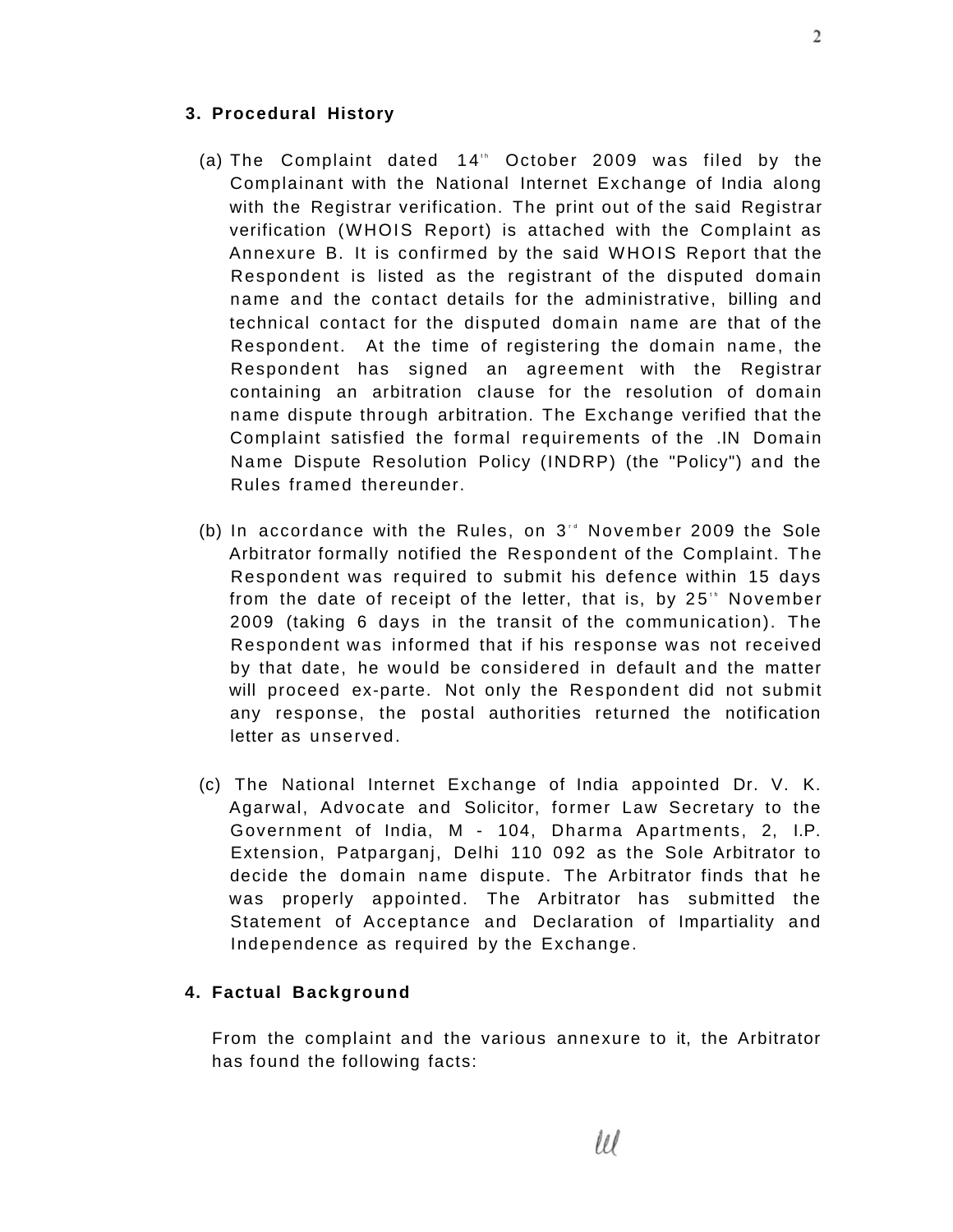The Complainant's business under the name "GOOGLE" was established in 1997. Further that the complainant's website <[www.google.com>](http://www.google.com) was registered on September 15, 1997 and is recognized worldwide as the largest search engine in various countries of the world. It also provides easy to use free service that returns relevant results within seconds. On the Complainant's website the uses can check information on various multiple subjects. The said website also provides opportunity to deliver measurable, cost effective online advertising. The complainant also provides a number of software applications including 'GOOGLE DESKTOP' search software, etc.

The Complainant, it is sated, not only provides services to business and customers in India, but has also set up Research and Development Centers in Hyderabad and Bangalore in India. It also has branches in National Capital Region (Gurgaon) and Mumbai that are designated to develop business opportunities, provide locally relevant products and services.

### **Respondent's activities**

The Respondent did not file any reply to the Complaint. Hence, the Respondent's activities are not known.

### **5. Parties Contentions**

# **A. Complainant**

The complainant contends that each of the elements specified in Article 4 of the Policy are applicable to this dispute.

In relation to element (i) that is, the Respondent's domain name is identical or confusingly similar to a name, trademark or service mark in which the Complainant has rights, the Complainant contends that it is known amongst its customers worldwide as GOOGLE. Further that, by offering similar services in an identical format it can be concluded that the Respondent's intention is to take advantage of the goodwill and reputation enjoyed by the Complainant's trademark/domain name GOOGLE. The mere addition of letters "oo" to google does not differentiate the two domain names. The words "google" and "goooogle" are phonetically similar and are pronounced similarly.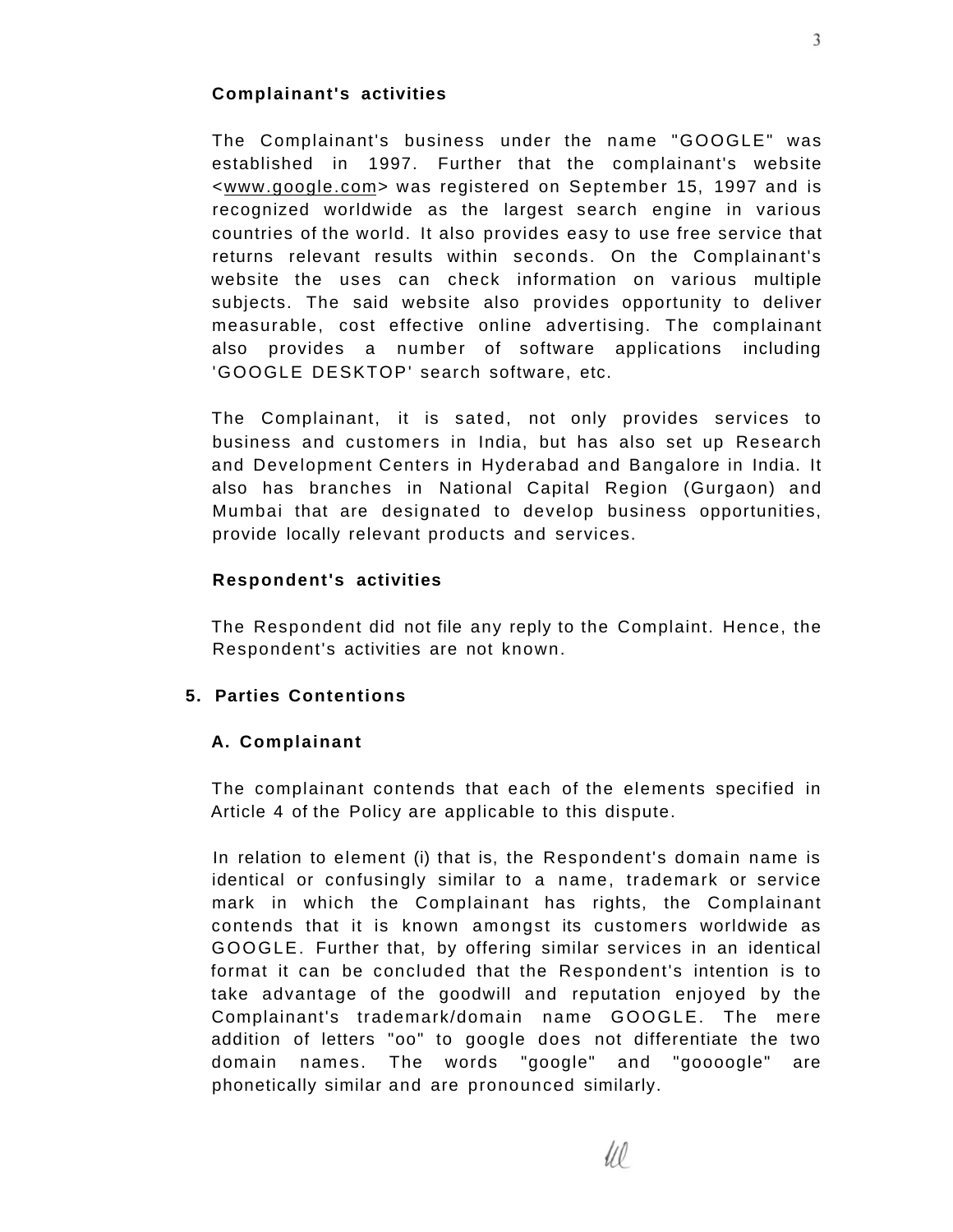In relation to element (ii) that is, the Respondent has no rights and legitimate interests in respect of the domain name, the Complainant contends that the Respondent (as an individual, business or other organization) has not been commonly known by the name or mark GOOOOGLE or for that matter as GOOGLE. Further that, the Respondent is not making a legitimate or fair use of the said domain name for obtaining goods or services. The Respondent registered the said domain name for the sole purpose of creating confusion and misleading the general public and the customers/users of the Complainant's domain name.

Regarding the element at (iii), that is, the Respondent's domain name has been registered or is being used in bad faith, the Complainant contends that the main object of registering the domain name <[www.qooooqle.co.in>](http://www.qooooqle.co.in) by the Respondent is to earn profit and to mislead the general public and the customers/users of the Complainant's domain name. The Complainant has stated that the use of the domain name that appropriates the well known name or mark to promote competing or infringing products cannot be considered a "bona fide offering of goods and services".

#### **B. Respondent**

The Respondent did not file any reply to the Complainant. Hence, the Respondent's contentions are not known.

#### 6. **Discussion and Findings**

The Rules instructs this Arbitrator as to the principles to be used in rendering its decision. It says that, "an arbitrator shall decide a complaint on the basis of the statements and documents submitted to it and in accordance with the provisions of the Arbitration and Conciliation Act 1996, Dispute Resolution Policy, the Rules of Procedure and any bye-laws, rues and guidelines framed there under and any law that the Arbitrator deems to be applicable."

According to the .In Domain Name Dispute Resolution Policy, the Complainant must prove that: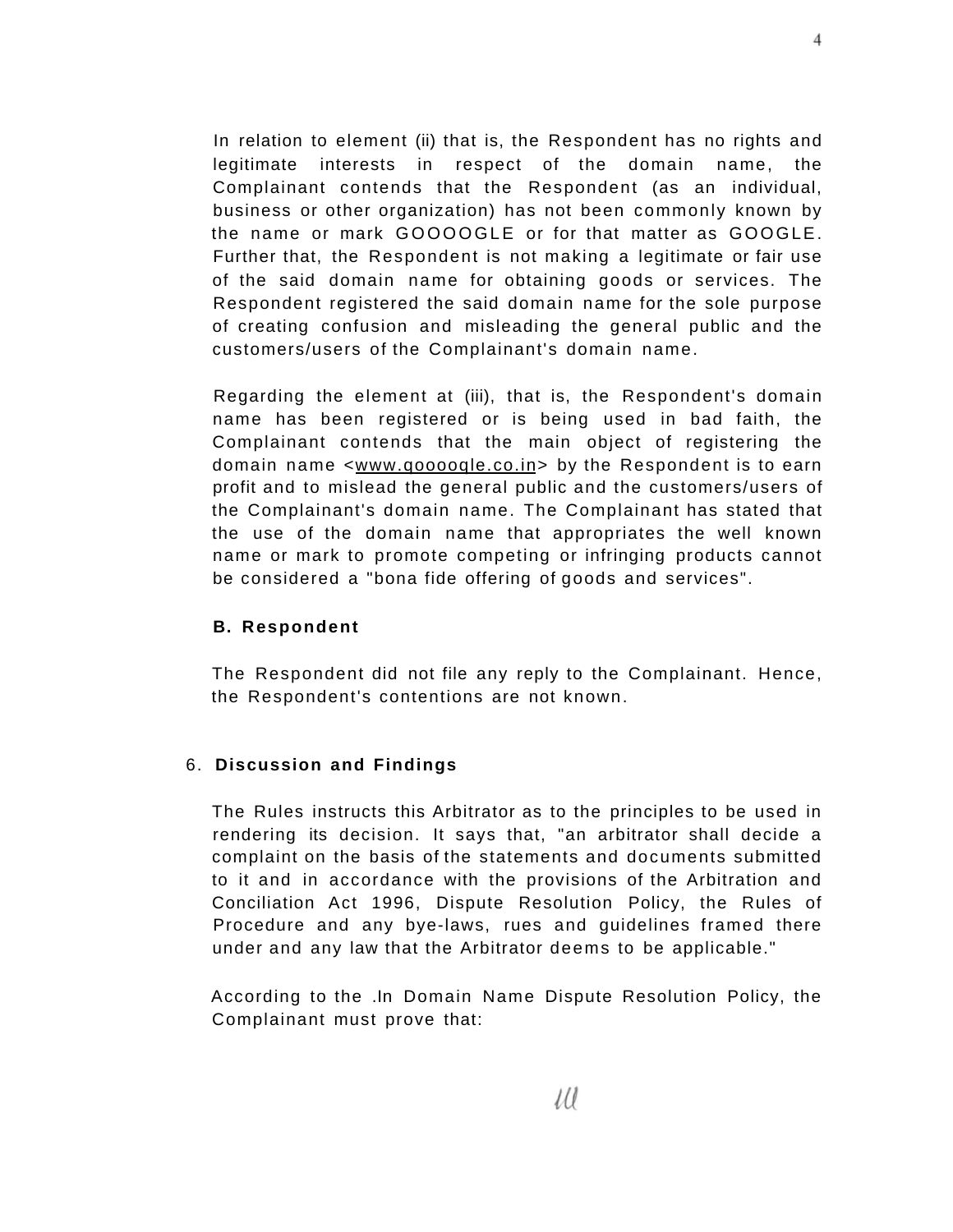- (i) The Respondent's domain name is identical or confusingly similar to a name, trademark or service mark in which the Complainant has rights;
- (ii) The Respondent has no right or legitimate interests in respect of the domain name; and
- (iii) The Respondent's domain name has been registered or is being used in bad faith.

### **A. Identical or confusingly similar**

The Complainant has obtained trademark registration for its mark "GOOGLE" in many countries of the world. In India, the Complainant's mark "GOOGLE" was registered on March 12, 1999 under No. 845041 in respect of class 09 items, namely, "Computer hardware, computer software for searching, compiling, indexing and organizing information within individual workstations, Personal computer or computer networks; Computer software for electronic mail and facilitating workgroup communications over computer networks; computer software for creating indexes of information's, websites or other resources and all other goods included in class 9."

The Complainant's trademark "GOOGLE" is also registered/pending registration in many countries including Australia, African Intellectual property organization, Algeria, Argentina, Bahamas, Belize, Bolivia, Brazil, Canada, Chile, Republic of Korea, Egypt, Fiji, France, Ghana, Hong Kong, Hungary, Indonesia, Iran, Israel, Japan, Malaysia, Netherlands, United kingdom, etc. A full list of such countries is given in Annexure F and Annexure G to the Complaint.

The present dispute pertains to the domain name <[www.goooogle.co.in>](http://www.goooogle.co.in). The Complainant has business interests in many countries and it uses the trade name GOOGLE in these countries. The Complainant's mark and domain name GOOGLE is a coined word and highly distinctive in nature. As such, consumers looking for GOOGLE may instead reach the Registrant's website. Therefore, I hold that the domain name <[www.goooogle.co.in>](http://www.goooogle.co.in) is confusingly similar to the Complainant's trademark.

# **B. Rights or Legitimate Interests**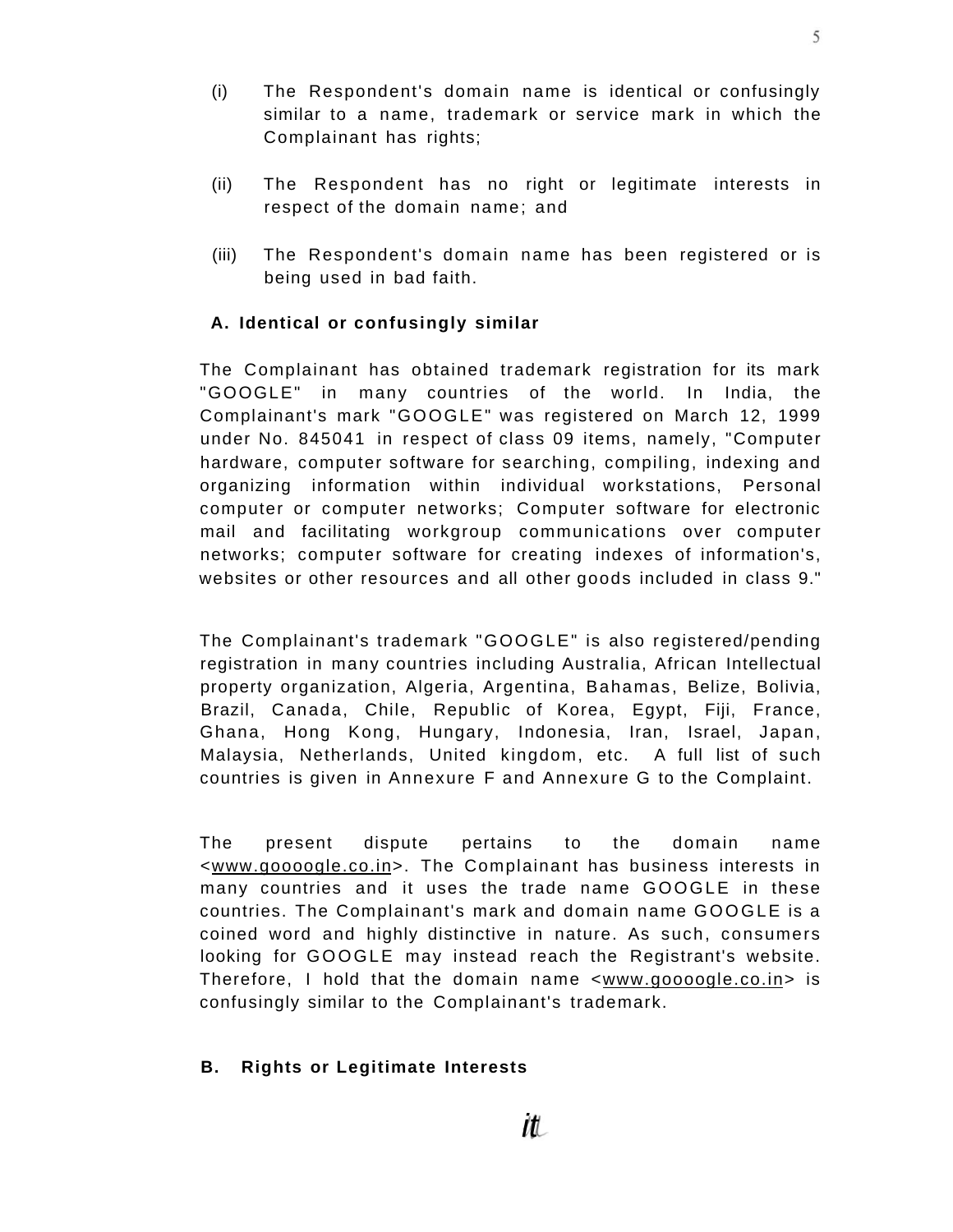According to the Policy, the Registrant may demonstrate its rights to or legitimate interest in the domain name by proving any of the following circumstances:

- (i) before any notice to the Registrant of the dispute, the Registrant's use of, or demonstrable preparations to use, the domain name or a name corresponding to the domain name in connection with a bona fide offering of goods or services;
- (ii) the Registrant (as an individual, business or other organization) has been commonly known by the domain name, even if the Registrant has acquired no trademark or service mark rights; or
- (iii) The Registrant is making a legitimate non-commercial or fair use of the domain name, without intent for commercial gain to misleadingly divert consumers or to tarnish the trademark or service mark at issue.

The Respondent has registered the disputed domain name on  $20<sup>th</sup>$ May 2009. The Respondent has not filed any response in this case. There is no evidence to suggest that the Respondent has become known by the disputed name 'goooogle' anywhere in the world. GOOGLE is the name and mark of the Complainant. It is evident that the Respondent can have no legitimate interest in the domain name. Further, the Complainant has not licensed or otherwise permitted the Respondent to use its name or trademark or to apply for or use the domain name incorporating said name. Based on the default and the evidence adduced by the Complainant, it is concluded that the above circumstances do not exist in this case and that the Respondent has no rights or legitimate interests in the disputed domain name. I, therefore, find that the Respondent has no rights or legitimate interests in the domain names.

# **C. Registered and Used in Bad Faith**

Any of the following circumstances, in particular but without limitation, shall be considered evidence of the registration or use of the domain name in bad faith: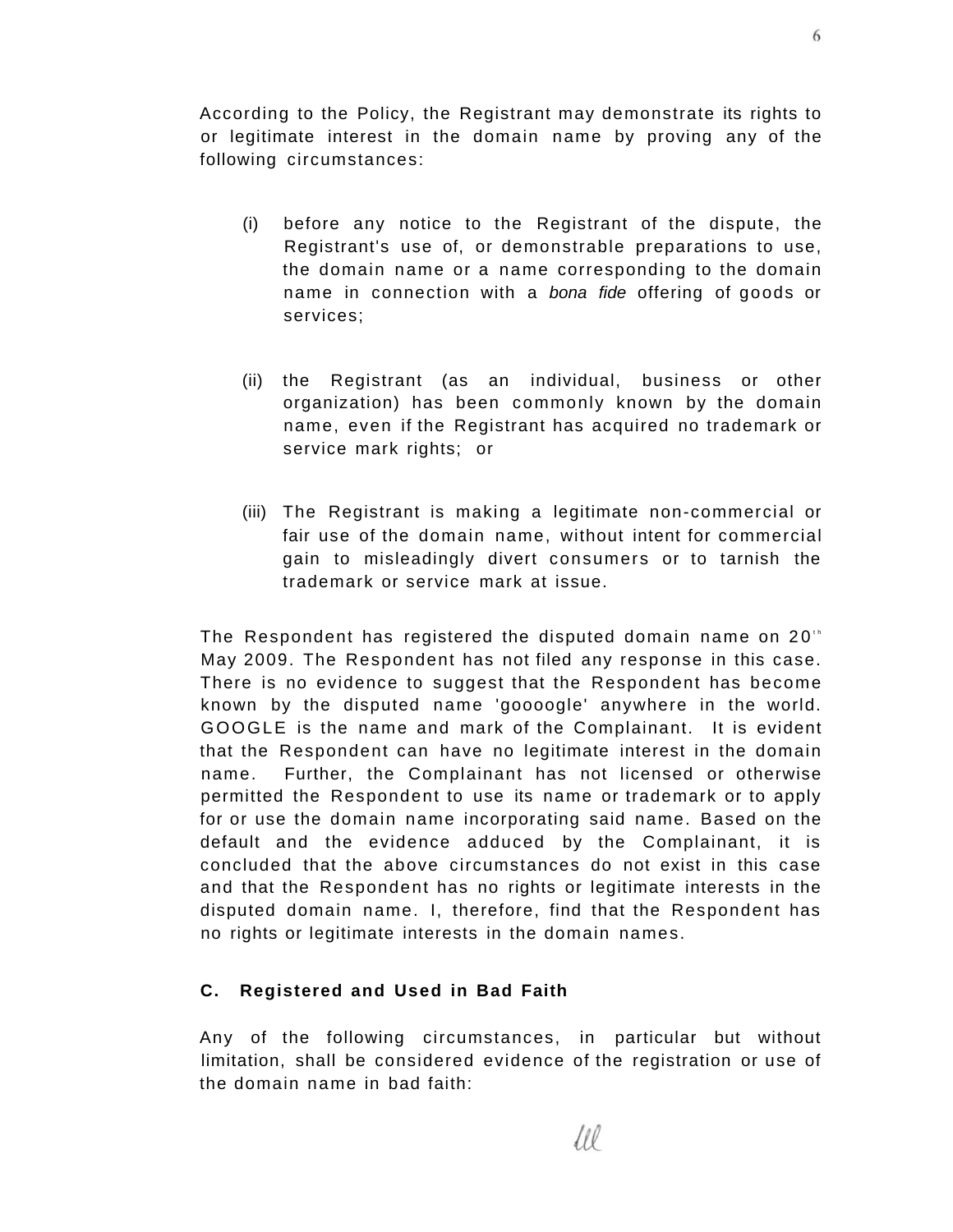- (i) Circumstances indicating that the Registrant has registered or acquired the domain name primarily for the purpose of selling, renting, or otherwise transferring the domain name registration to the Complainant, who bears the name or is the owner of the trademark or service mark or to a competitor of that Complainant, for valuable consideration in excess of documented out of pocket costs
- (ii) The Registrant has registered the domain name in order to prevent the owner of the trademark or service mark from reflecting the mark in a corresponding domain name, provided that the Registrant has engaged in a pattern of such conduct; or

directly related to the domain name; or

(iv) By using the domain name, the Registrant has intentionally attempted to attract internet users to the Registrant's website or other on-line location, by creating a likelihood of confusion with the Complainant's name or mark as to the source, sponsorship, affiliation, or endorsement of the Registrant's website or location or of a product or service on its website or location.

The contention of the Complainant is that the present case is covered by the above circumstances. There are circumstances indicating that the Respondent has intentionally attempted to attract, internet users to its web sites, by creating a likelihood of confusion with the Complainant's mark as to the source, sponsorship, affiliation or endorsement of its web sites. Further, the Complainant has submitted that the registration of the domain name <[www.goooogle.co.in>](http://www.goooogle.co.in) cannot be incidental. The intention of the Respondent is primarily to register the domain name so as to offer it to a third party for sale. Therefore, the registration of the disputed domain name is in bad faith.

The Complainant has also sent a Cease and Desist notice to the Respondent on the contact details provided in the WHOIS records. Thereupon, the Respondent telephonically informed the Complainant that he has closed the site. The Respondent thereafter also sent a letter to the Complainant confirming that he has closed down the website and assured that he will cooperate towards resolution of the matter. Thereafter, no response has been received